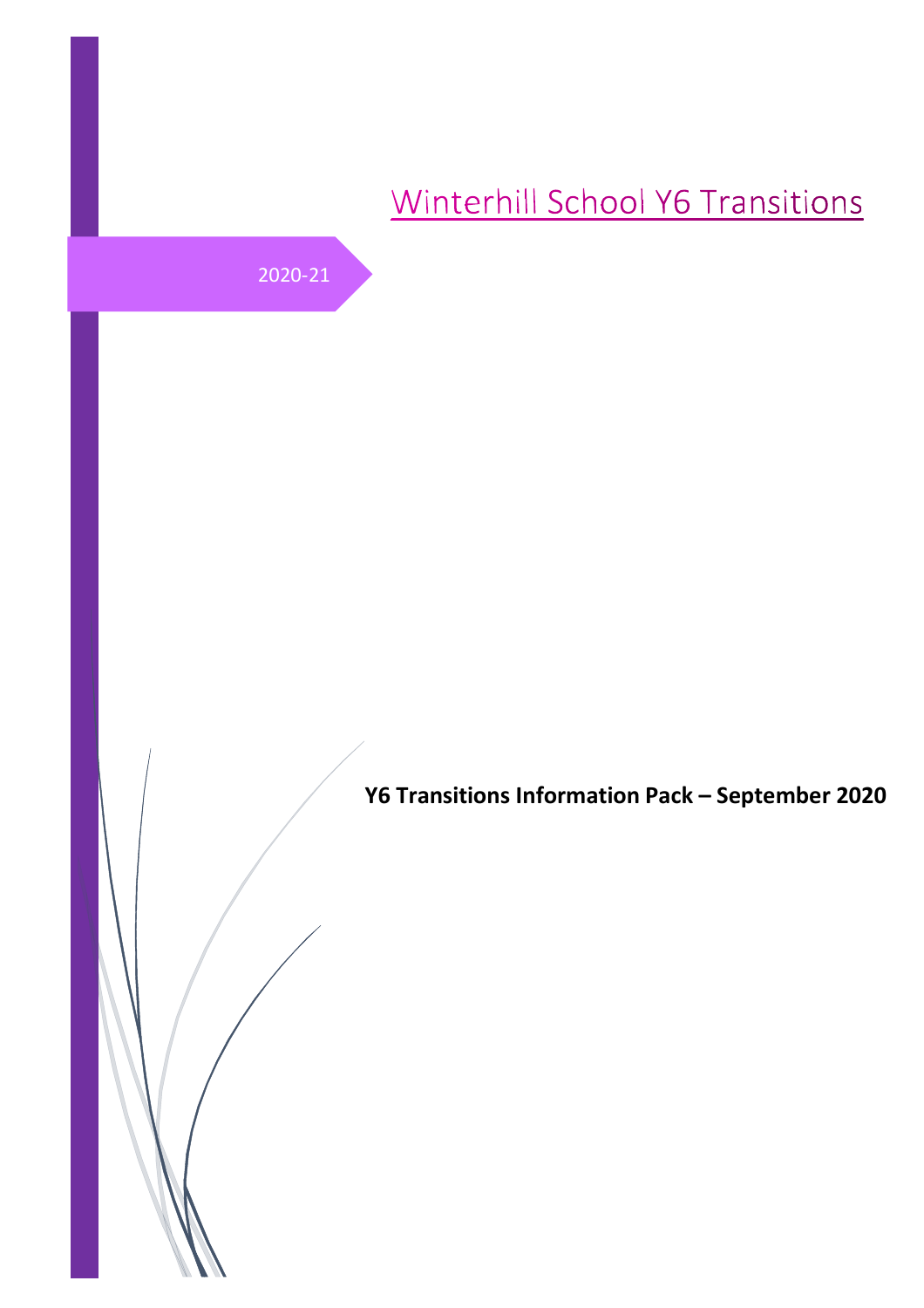## Dear Parent/Carer

I am extremely pleased to confirm that your child has been allocated a place at Winterhill School, and we are very much looking forward to welcoming them as a Year 7 student. Contained in this pack, is information about the expectations we have of your son/daughter when they join us, and information about the transition itself. The dates are not definite, as we continue to be guided by the government and DfE guidelines with regards reopening, but we will contact you as soon as we have any updates.

As you know, your child will be joining a high achieving school, where we put great emphasis on personal development as well as academic achievement. Alongside this, we expect everyone to uphold our 'Winterhill Way' ethos of showing respect, responsibility and resilience. It is these values which uphold all aspects of school life, underpinned by our guiding principle that, 'Everyone Succeeds'.

Of course, during such challenging and uncertain times, there will be some increased anxiety around the important transition to Winterhill School. However, I would like to take this opportunity to reassure you that the staff at Winterhill School have been working extremely hard in ensuring that this transition will be as smooth as possible, by working with your child's current school throughout this academic year. Of course, when we are able to return to school, we will be in contact with details of events where you can meet myself, your child's group tutor and other key staff who will all be supporting your child's education at Winterhill.

In order to prepare for your child's arrival at Winterhill, we are continuing to put in place the support networks they may need, as well as organising important information to ensure your child can continue to build on the excellent progress they have made during their primary years. In order to do this, and if you haven't completed it already, there is a 'Transitions Data' accessible via the school website and returning to school by post, or preferably email using transitions@winterhill.org.uk.

I look forward to meeting you all in the near future and working with yourselves throughout your child's time at Winterhill. In the meantime, please take care and stay safe.

Yours sincerely

**Mr. S Rhodes**

**Headteacher**

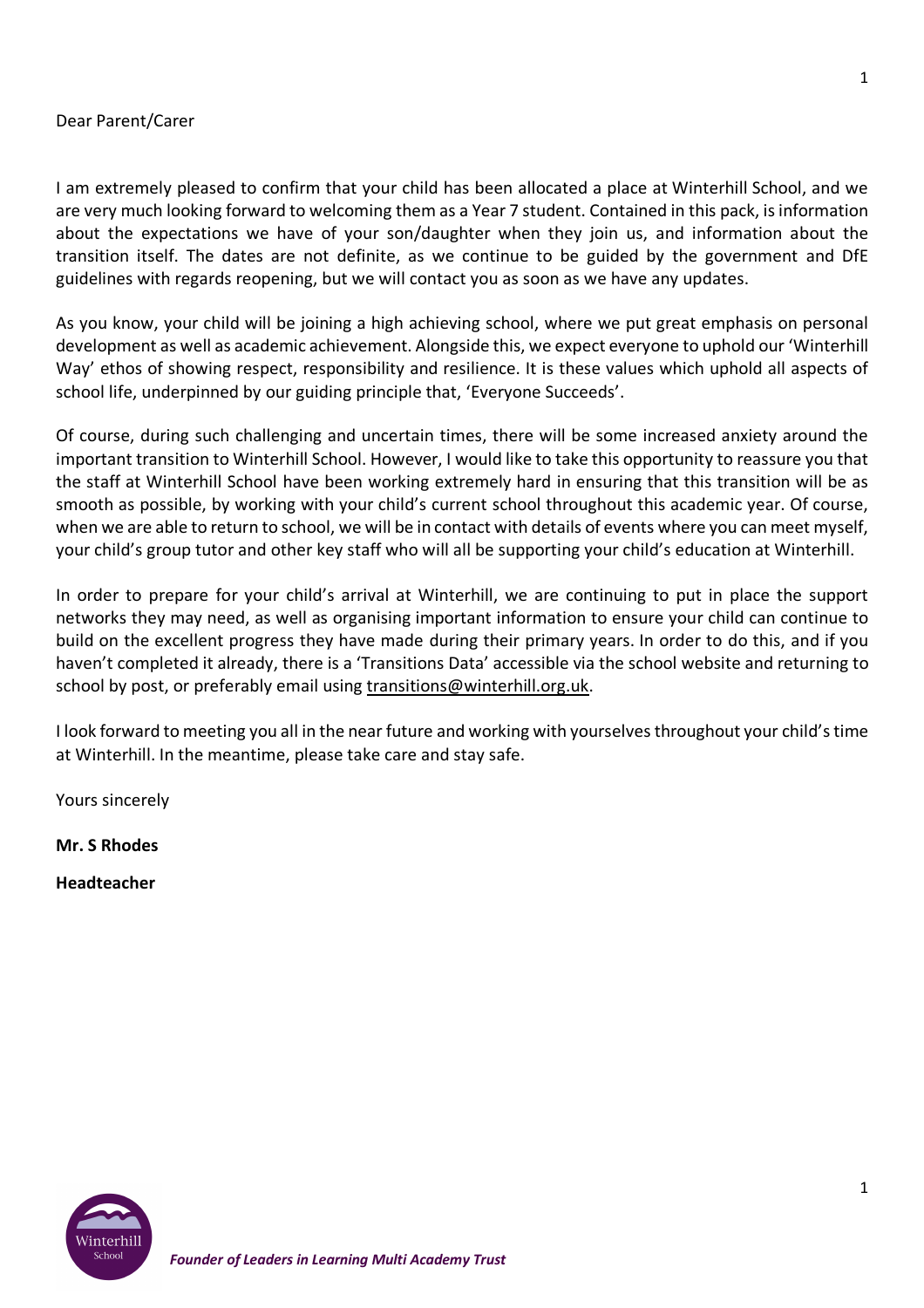## **WINTERHILL SCHOOL – SCHOOL DAY**

I am hopeful that our Y6 students will be attending Winterhill from **Thursday 3rd September 2020**, where they can begin a 2-week Transition Package. During the summer term, there will be opportunities for key staff to visit the Y6 students in primary schools, and where this is not possible, we will offer this to students via ZOOM/Google Meet. Furthermore, there will also be a 'virtual' tour of the school and video messages from key staff, including myself, on the school website, so that you are all able to have some introduction to Winterhill before September.

#### **Normal School Day**

You are asked to ensure that your son/daughter arrives at school for 8.30am, in time for morning registration, and that they are aware of the arrangements made for the journey home at 3.00pm. On their first day, they will need to make their way to the main hall, located upstairs. There will be a large number of prefects, peer mentors as well as key staff circulating around school to support all Y7 students in navigating their way around the building.

Our tutor groups have been creating taking lots of different things into consideration, including which primary school they attended. This will allow Y7 students to get to know their new peers from different schools.

Within their lessons, they will also be supported with by older students who, work as Peer Mentors, who are there to support and welcome our new Y7. These peer mentors will be attached to their forms supporting at the start and around the change of lessons to ensure the Y7s learn to navigate their way around school.

All Y7 students will be released from school at 2.55pm to make their way home (5 minutes before Y8-11 leave) for the first two weeks in school. At this time, they will become your responsibility as parents. We need to inform you, as parents, that for reasons of health and safety, you are not allowed to drive into the school's car park to collect your son/daughter. However, if during the school day you are asked to collect your child from school, it is permitted to drive onto the school site.

We also have a split lunch system in school. Years 7 and 8 have their lunch break 11.55am to 12.30pm, and Years 9- 11 have their lunch break between 1.10pm and 1.45pm.

| 8.45am             |                          | Registration and Group Tutor Time |
|--------------------|--------------------------|-----------------------------------|
| 9.10am             | 10.25am                  | Period 1                          |
| 10.25am            | 10.40am                  | <b>Break</b>                      |
| 10.40am            | 11.55am                  | Period 2                          |
| 11.55am            | 12.30pm                  | <b>KS3 lunch (Y7/8)</b>           |
| 12.30pm            | 1.45 <sub>pm</sub>       | Period 3                          |
| $1.45$ am          | 3.00 <sub>pm</sub>       | Period 4                          |
| 3.00 <sub>pm</sub> | <b>End of School Day</b> |                                   |
| 3.00pm             | 4.00pm                   | <b>Enrichment Activities</b>      |
|                    |                          |                                   |

We are very proud that we offer a vast range of enrichment activities to our students in school, so please encourage your son/daughter to engage with these from September/October, when they arrive. There is something for everyone, and many of our students join clubs/activities most evenings within the week. Our library (Learning Resource Centre) is also open from 8am in the morning to 4pm Monday – Thursday.



2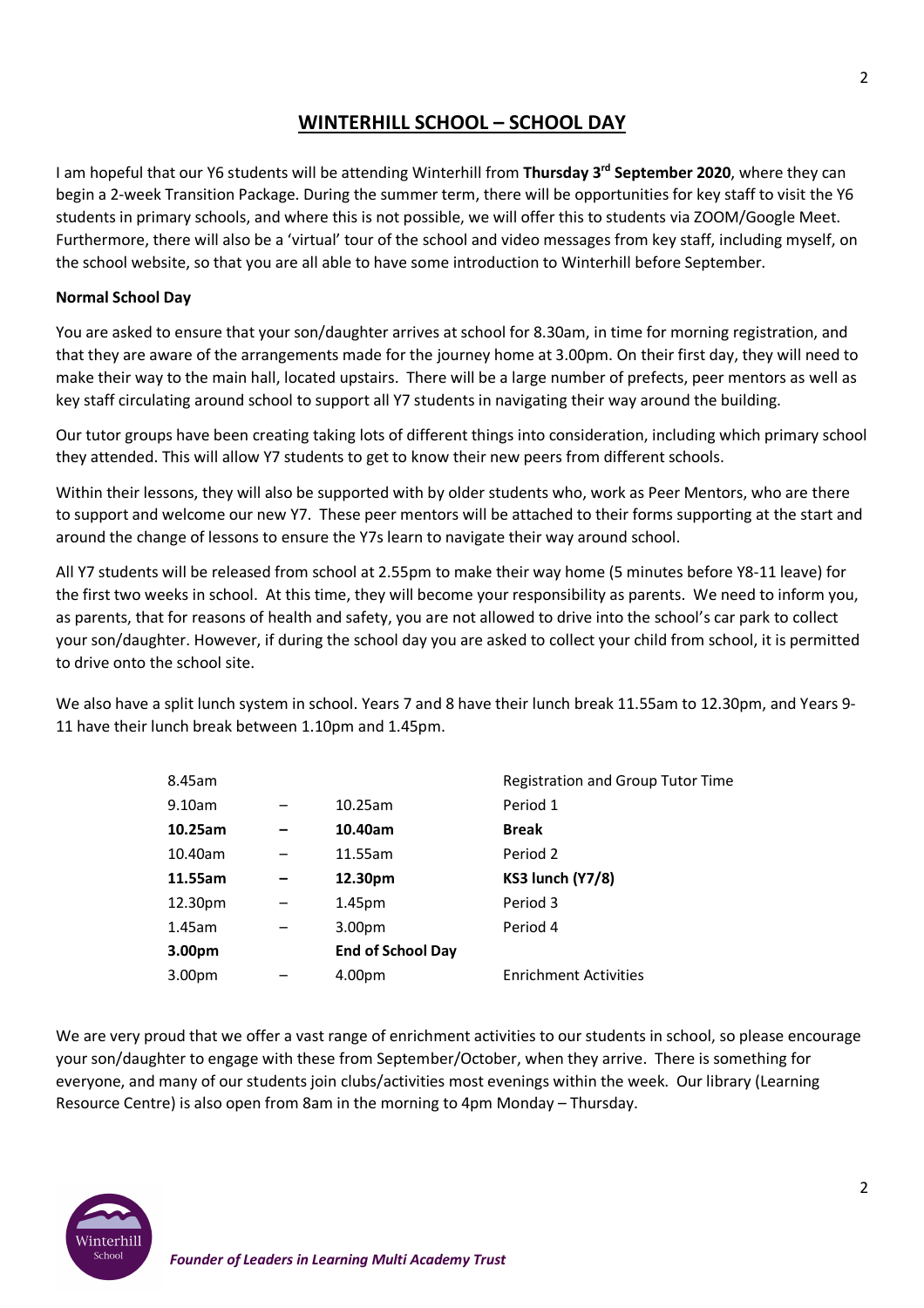# **WINTERHILL SCHOOL – SCHOOL LATES / ABSENCE**

#### **School Lates/Absence Procedure**

Students will be classed as late if they are not in registration by 8:45am. We use our registration period as part of our PSHCE curriculum time, and therefore they miss out on a valuable learning opportunity if they are not present. This is an important part of the school day; ensuring students are ready to learn and know important information for the day ahead. It is the responsibility of parents to ensure that their son/daughter is not only attending school regularly, but that they are also punctual.

Good attendance and academic achievement are intrinsically linked, and therefore, we will work closely with parents to enable excellent attendance is achieved.

#### **Notifying absence**

We operate a 'text' system in school for all of our students in all years. If on any school day your son/daughter has not been marked present in their registration period, or at the start of period 1, then you will receive an automatic text to your mobile phone informing you that they are not present.

#### **Illness and Medical Absence**

If your son/daughter is ill, you must inform **Winterhill School (01709) 740232** on the first day of absence. This must be followed with a letter to their Group Tutor to explain the reason. We need to be informed in advance of medical appointments via letter or appointment cards.

#### **Term time leave**

The **Winterhill Learning Community policy** is that, no students will be permitted 'term time leave' in the last 2 weeks of a Summer term or the first 2 weeks of a September term, so it is likely that if leave was requested in these weeks, it would be unauthorised, apart from if it was deemed 'exceptional circumstances'.

#### **Emergency contact details**

Please help us to keep your son/daughter safe by informing us of any changes in your contact details. This is to ensure that we are able to contact yourself, or one of your representatives, in the case of an emergency.

Please have additional alternative contact details available for these situations.

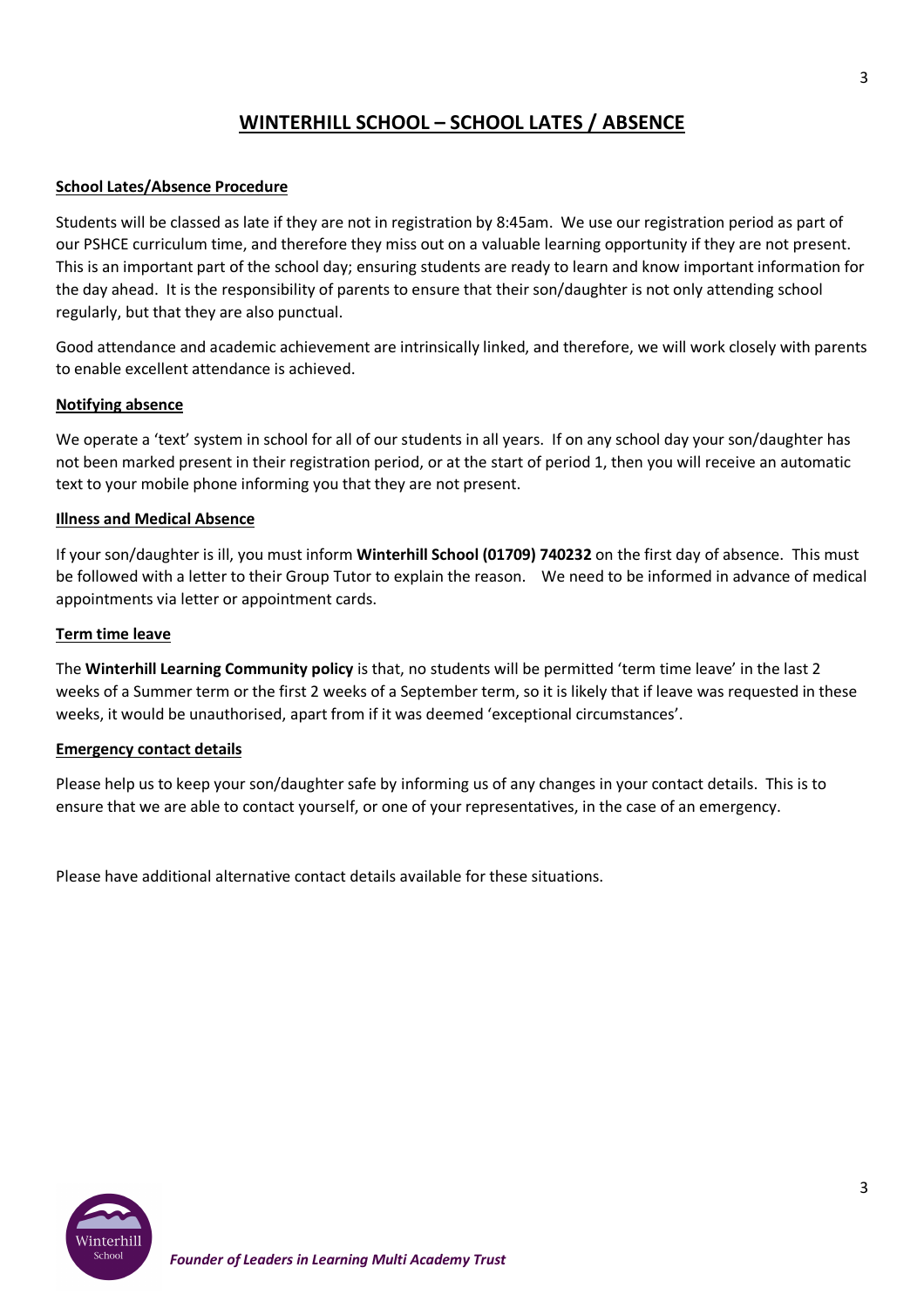# **WINTERHILL SCHOOL – TRAVEL PROCEDURES**

#### **BUS TRAVEL**

#### **THORPE HESLEY/CHAPELTOWN STUDENTS**

Students who currently live on route between **Winterhill** and **Thorpe Hesley/Chapeltown** will be able to catch **'Cawthornes' bus** in the morning and the afternoon**.** A levy will be attached to this that parents can sign up for. It will work out at about £40 per half term, but this guarantees them a place on the double decker bus before and after school. This does work out cheaper than if they were they to catch a Mainline/First bus before and after school, throughout the half term.

#### **Other areas**

'First' buses can also be caught from various other areas to travel to and from school. (Timetables will need to be checked nearer the date). Bus passes (MEGATRAVEL passes) need to be applied for online from First buses before your child starts at Winterhill.

Your child will need to be in school for 8.30am, on a daily basis, so it is important that they look at the bus timetables to ensure that they know which buses they need to catch in order to get them to school for this time.

#### **MegaTravel Pass**

You can apply for an 11-16 Megatravel Pass through the following website link www.travelsouthyorkshire.com/megatravelpass/

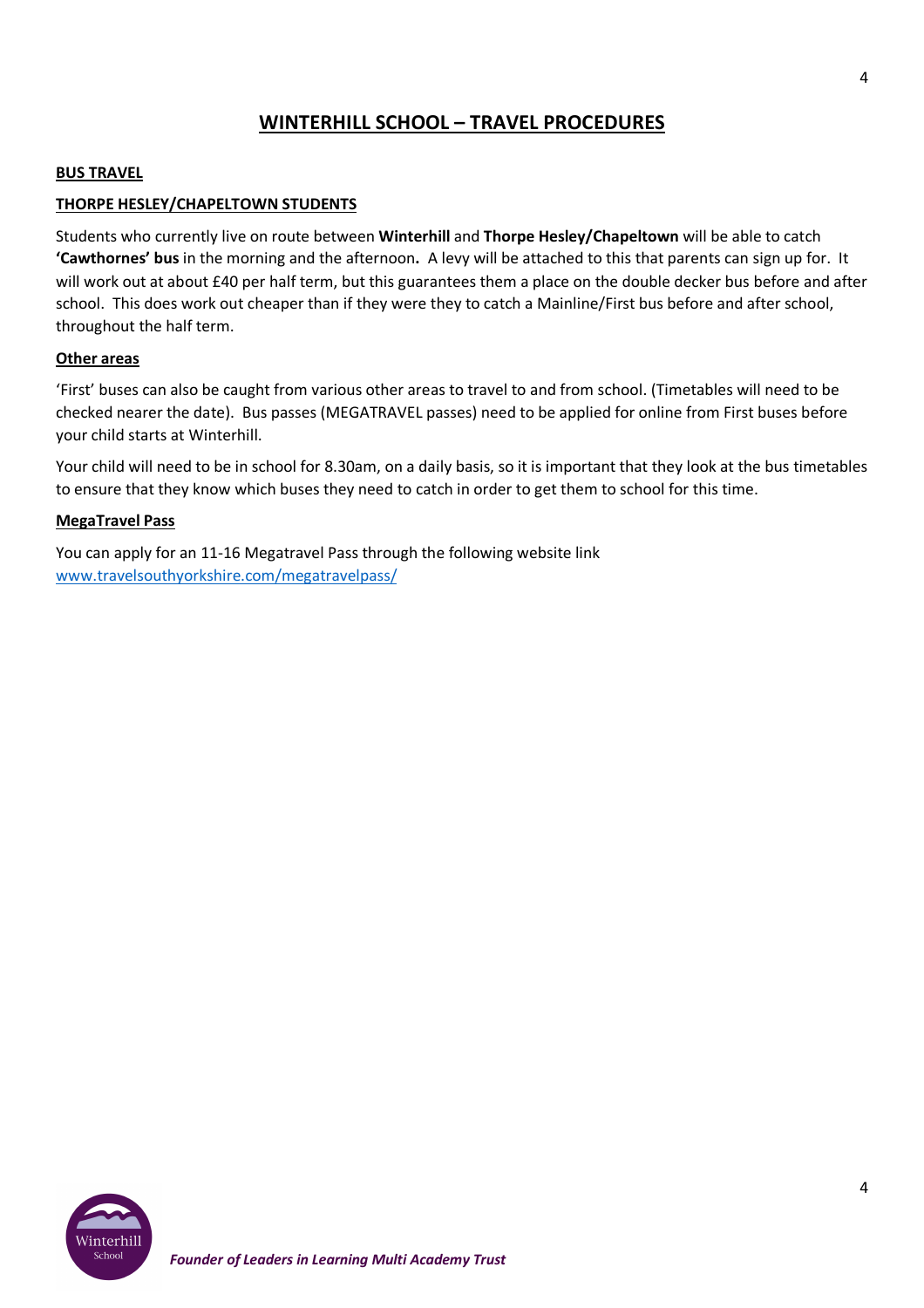# **WINTERHILL SCHOOL – SCHOOL LUNCHES**

#### **Arrangement for lunches/buying food**

Students are not allowed to leave the school premises during the school day, and therefore will not be allowed to go off site at break or lunchtimes. They will not be allowed to go to the shop during the school day, and if found off site, unless for a prearranged appointment, will be assumed to be truanting and sanctions will be applied.

We have three areas in school where students can buy food for lunch. In addition, there are at least **2 areas open for buying food before school and at break times**. We now operate a Biometric account for your child to access their school meal account. This means your child will use their fingerprint when purchasing school meals. The parent consent form is available from the 'Transition Data' booklet.

#### **How does my son/daughter pay money into their account?**

There are a number of ways that money can be paid in to their food account. Where possible, money paid in before school or at breakfast club will be in their account by break for the purchase of snacks.

- Put **money** (coins and notes but not 1p,2p,5p or £2 coins) directly on to the account using any of the **3 cash machines** located around school (these also have fingerprint recognition on them). These machines are also set up to take £5, £10 and £20 notes.
- **Parent Pay,** which is an online cashless payment system and details of his is available via the school website.

Students will not be provided a meal if there are not sufficient funds in their account. However, we will obviously not allow students who have forgotten their money to go without food. If a student finds that they haven't got money on their account for lunch, they must go directly to their BfL (Behaviour for Learning) team, and arrangements will be made for them to access a lunch.

On their first day, it is advised that students bring at least £2.40 in change and they will then be taught the process of putting money onto their account, if students wish to put money on their account for a full week, this is usually around £12. We do not know yet whether the price of school meals will be going up centrally, so it is always preferable for the students to have a little extra.

#### **Free School Meals**

Students in receipt of free school meal allowance, will have an allowance placed on their card for the days they attend during July. This is **currently set at £2.35 (current March 2020) per day**. This allowance cannot be used at break time. After lunch time, any money from the allowance that hasn't been used will be removed from the account.

It is only an allowance and students will be expected to pay the extra if the food they have chosen costs more than their allowance (credit will already need to be in their account for this purpose).

Additional money can be placed in their account to purchase food at breakfast or break, though we do offer a free breakfast service for any students who are in receipt of free school meals, or are eligible for Pupil Premium. We acknowledge the importance of a good breakfast to start the day, so we try to provide this through our Pupil Premium Funding allocation to those students who are eligible.

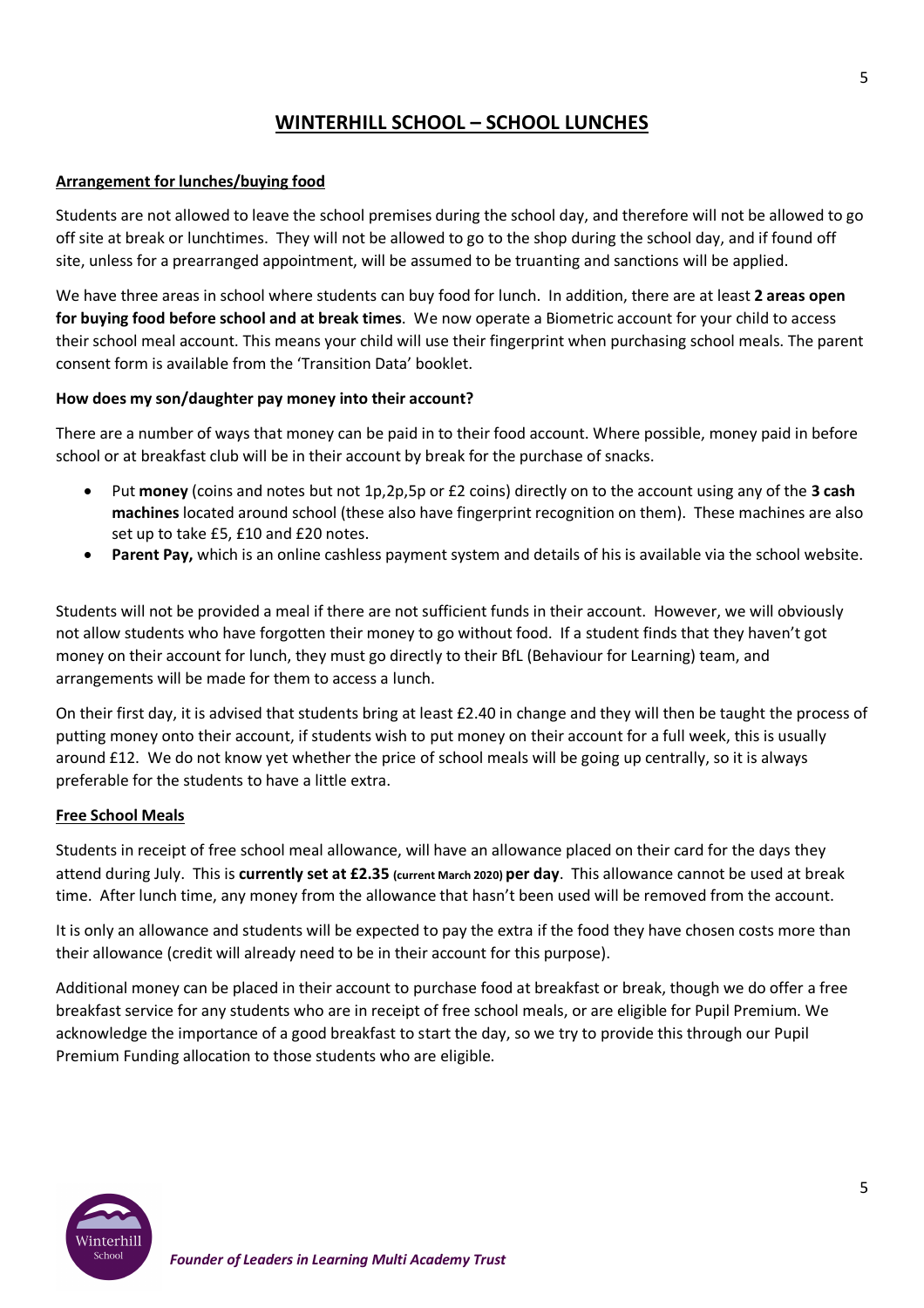# **WINTERHILL SCHOOL – UNIFORM EXPECTATIONS (GIRLS)**

## **School Uniform and Appearance (GIRLS)**

## **The expectation of school uniform for girls is as follows: -**

**Skirt** Plain black material of a reasonable length **Trousers** Plain black tailored trousers (not leggings or tight-fitting trousers/jeans) **NB Trousers must be worn outside boots at all times and boots must be below the knee. Shirt** Plain white school shirt, with a suitable collar for a tie. Tie School design – a clip-on tie must be worn by all students **Jumper** 'School design - 'V' neck with school badge (jumpers / or a school cardigan are compulsory) **Cardigan** Black with school badge – school supplier only (jumpers / or a school cardigan are compulsory) **A school jumper/cardigan is compulsory and other jumpers/cardigans can't be worn instead of the school jumper. Socks/Tights** Plain black socks/tights **Footwear Plain black outdoor shoes are required – Please note training shoes of any style, shape or colour are not acceptable.**

No flip flops, open toed sandals or backless sandals are allowed (Health and Safety)

If boots are to be worn in the school building throughout the day, then they must be:

- Plain black
- Flat or very small heel
- Ankle length
- Leather type material

**Trousers MUST be worn outside boots at all times.**

**Students may wear any other boots to school but must change into usual uniform school shoes on entry to the school building; if they don't fit the criteria above, their boots must be kept in their school bag throughout the rest of the school day (or in a locker if available).**

**Outdoor coat** Leather jackets, denim jackets and sports top are not acceptable. Outdoor coats should not be worn in the school building. **Blazers are not part of the school uniform and are not allowed to be worn.**

**Please note that the school accepts some variations to school uniform that are required by religious and cultural norms (e.g. plain black headscarves/hijab). All uniform should be clearly marked with the student's name.**

**DISCREET MAKE UP ONLY – NO BASEBALL CAPS – NO TRAINERS – NO HOODED SWEATSHIRTS**



6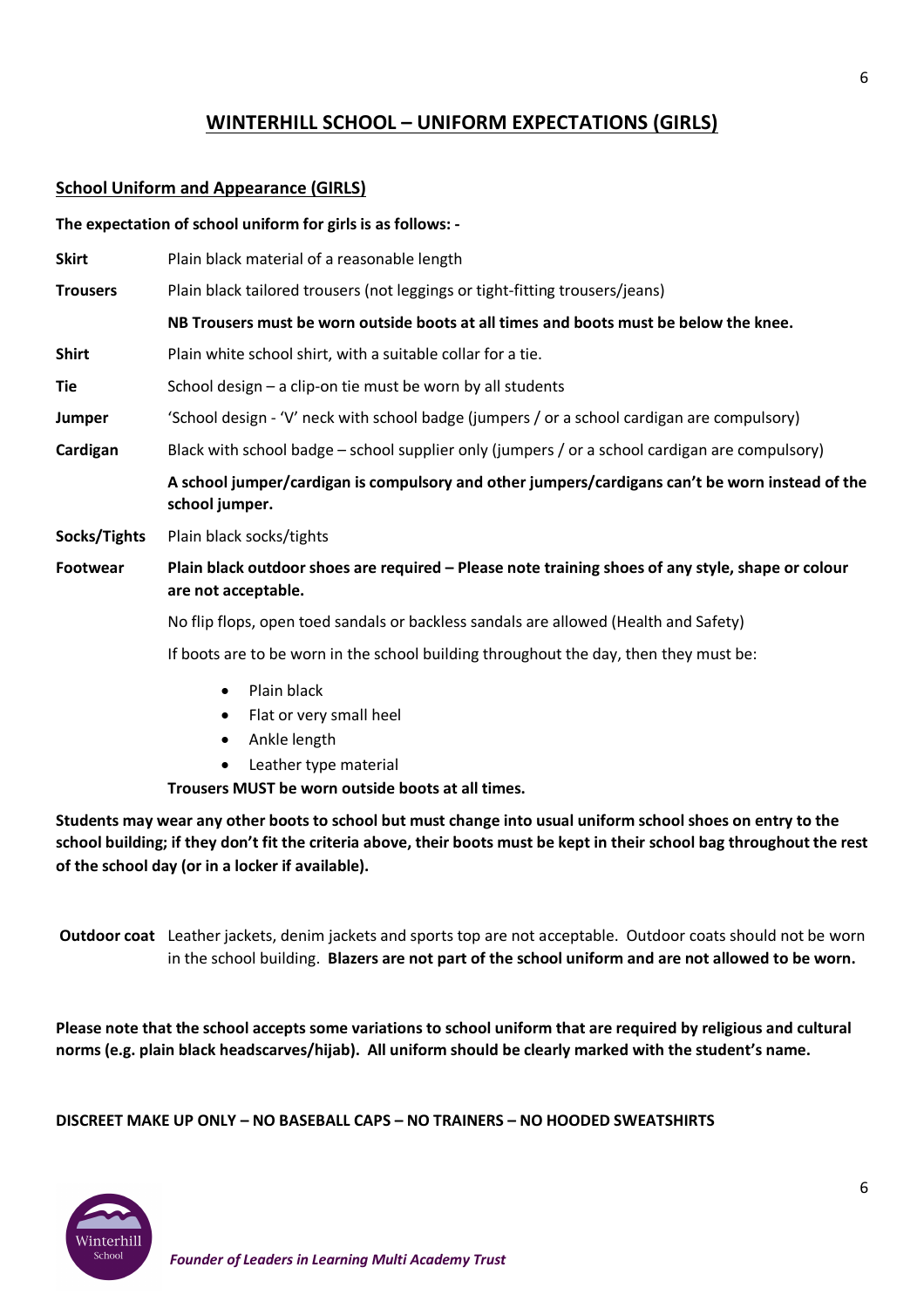# **WINTERHILL SCHOOL – UNIFORM EXPECTATIONS (BOYS)**

## **School Uniform and Appearance (BOYS)**

|                 | The expectation of school uniform for boys is as follows: -                                                              |  |  |
|-----------------|--------------------------------------------------------------------------------------------------------------------------|--|--|
| <b>Trousers</b> | Plain black tailored trousers (not tracksuit bottoms or jeans)                                                           |  |  |
| <b>Shirt</b>    | Plain white school shirt with a collar and a top button                                                                  |  |  |
| Tie             | School design - a clip on tie must be worn by all students                                                               |  |  |
| Jumper          | 'School design - 'V' neck with school badge (compulsory)                                                                 |  |  |
|                 | A school jumper is compulsory, and other jumpers can't be worn instead of a school jumper.                               |  |  |
| <b>Socks</b>    | Plain black                                                                                                              |  |  |
| Footwear        | Plain black outdoor shoes are required – Please note training shoes of any style, shape or colour<br>are not acceptable. |  |  |
|                 | If boots are to be worn in the school building throughout the day, then they must be:                                    |  |  |
|                 | Plain black<br>$\bullet$                                                                                                 |  |  |

- Flat
- Leather type material
- **Not** a particular specific fashion style e.g. Doc Martens

**Trousers MUST be worn outside boots at all times.**

**Students may wear any other boots to school but must change into usual uniform school shoes on entry to the school building; if they don't fit the criteria above, their boots must be kept in their school bag throughout the rest of the school day (or in a locker if available).**

**Outdoor coat** Leather jackets, denim jackets and sports tops are not acceptable. Outdoor coats should not be worn in the school building. **Blazers are not part of the school uniform and are not allowed to be worn.**

**NO BASEBALL CAPS – NO TRAINERS – NO HOODED SWEATSHIRTS**

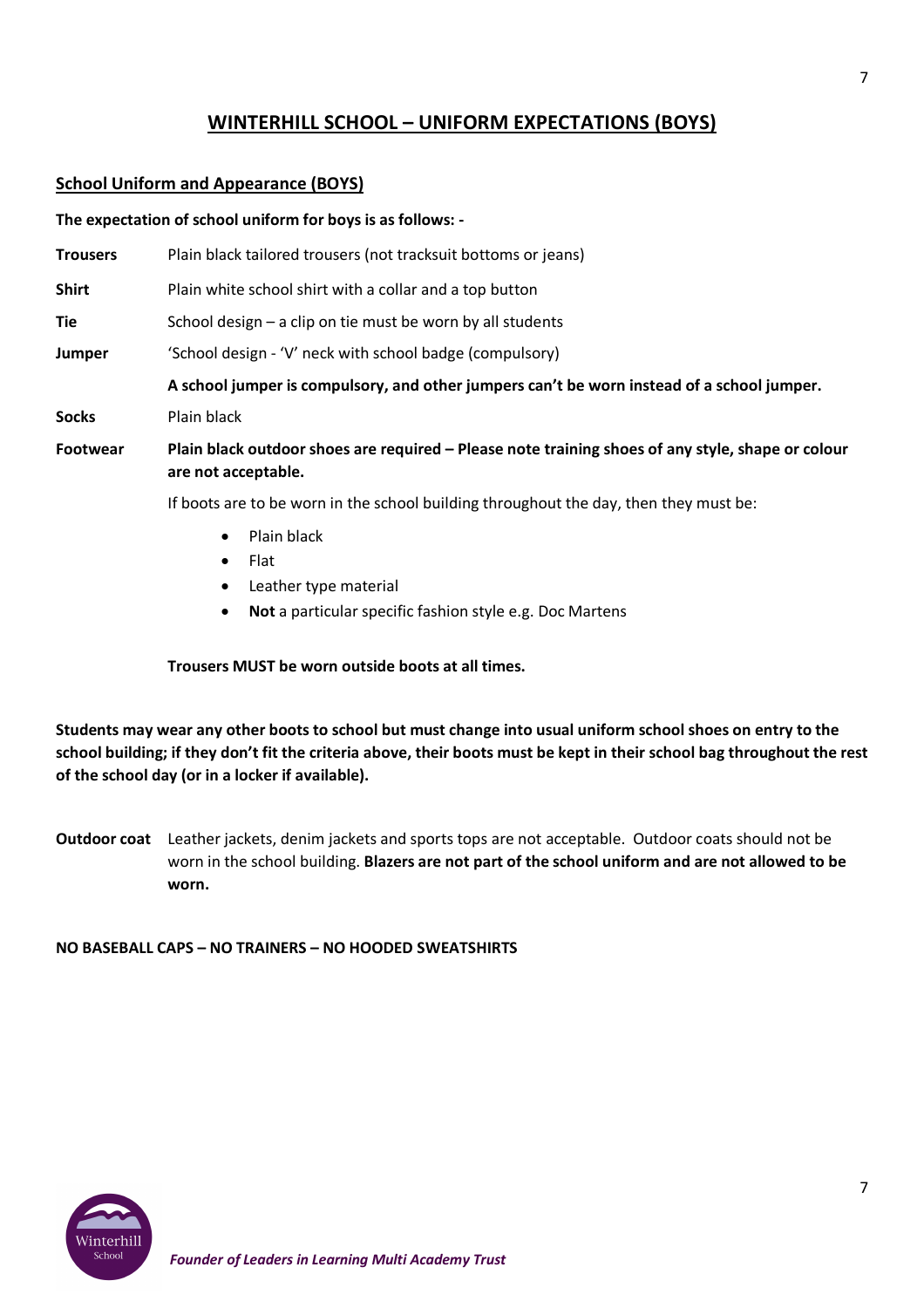# **WINTERHILL SCHOOL – PE UNIFORM EXPECTATIONS (GIRLS and BOYS)**

## **PE KIT (Boys/Girls) – expected from September 2020**

| <b>Compulsory Items:</b> | Encore Hoodie sweatshirt (black, purple & white)<br>Encore round neck T-Shirt (black, purple & white) |  |  |
|--------------------------|-------------------------------------------------------------------------------------------------------|--|--|
|                          |                                                                                                       |  |  |
|                          | Encore shorts (black, purple & white)                                                                 |  |  |
|                          | <b>Black football socks</b>                                                                           |  |  |
|                          |                                                                                                       |  |  |
| <b>Optional Items:</b>   | Plain black tracksuit bottoms (Pinders do sell these with the Winterhill logo on)                     |  |  |
|                          | Black Sports leggings (these cannot be fashion leggings from Primark, etc).                           |  |  |
|                          |                                                                                                       |  |  |

#### **Additional requirements**

(Girls) Training shoes (any brand/colour); Football boots (essential only if in Girls Football team);

(Boys) Football boots, Training shoes (any brand/colour); Gum shield

#### **SAFETY CONSIDERATIONS**

#### **Hair**

Hair must also be tied back, so a spare bobble should be included as part of the PE kit, for safety reasons if your son/daughter's hair requires this.

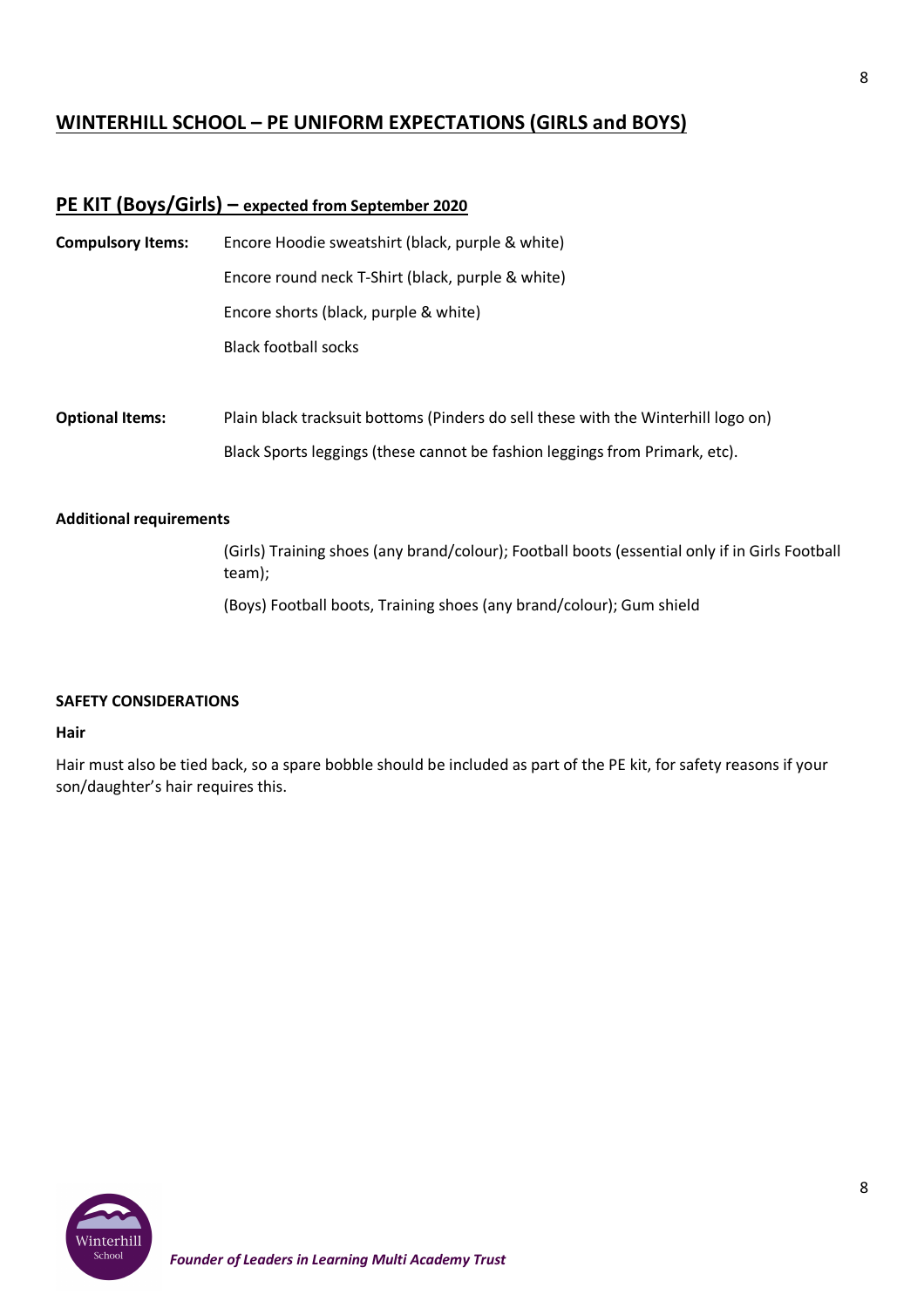## **WINTERHILL SCHOOL – UNIFORM EXPECTATIONS (ALL STUDENTS)**

**Jewellery** No jewellery is to be worn with the exception of **one plain pair of studs** for students with pierced ears and a **single ring** (finger).

> **NB** – we discourage the wearing of jewellery for reasons of safety – studs, if worn, must be removed for PE. **ALL JEWELLERY MUST BE REMOVED FOR P.E.**

> We strongly advise that students don't wear jewellery of sentimental value in school, because if it is damaged or lost, we will not be able to replace it.

**Nose studs, lip and tongue rings and studs, and naval piercing jewellery are not allowed and students will be expected to remove them, if worn in school.** It will not be acceptable to have them taped up.

#### **Equipment Students need to bring on a daily basis**

- A bag large enough to carry books, equipment, PE kit
- Student Learning Record (this will be provided)
- Pens, pencils, ruler and an eraser in a pencil case
- Pencil crayons, sharpener and felt tips (optional)
- Basic scientific calculator (this will be needed for September onwards essentially)
- PE kit on specified days on their timetable
- Their personal dinner card (this will be provided in the first instance)

#### **School uniform can be purchased in Rotherham Town Centre from**

| <b>Pinders</b> | College St, Town Centre, Rotherham S60 1QB   | 01709 720043 |
|----------------|----------------------------------------------|--------------|
| Jonny D        | 33 Howard St, Town Centre, Rotherham S65 1JQ | 01709 370032 |

#### **Suitable plain black school shoes can be purchased from**

| <b>Wynsor House</b> |  | Woodhouse Green, Thurcroft, Rotherham | 01709 540876 |
|---------------------|--|---------------------------------------|--------------|
|---------------------|--|---------------------------------------|--------------|

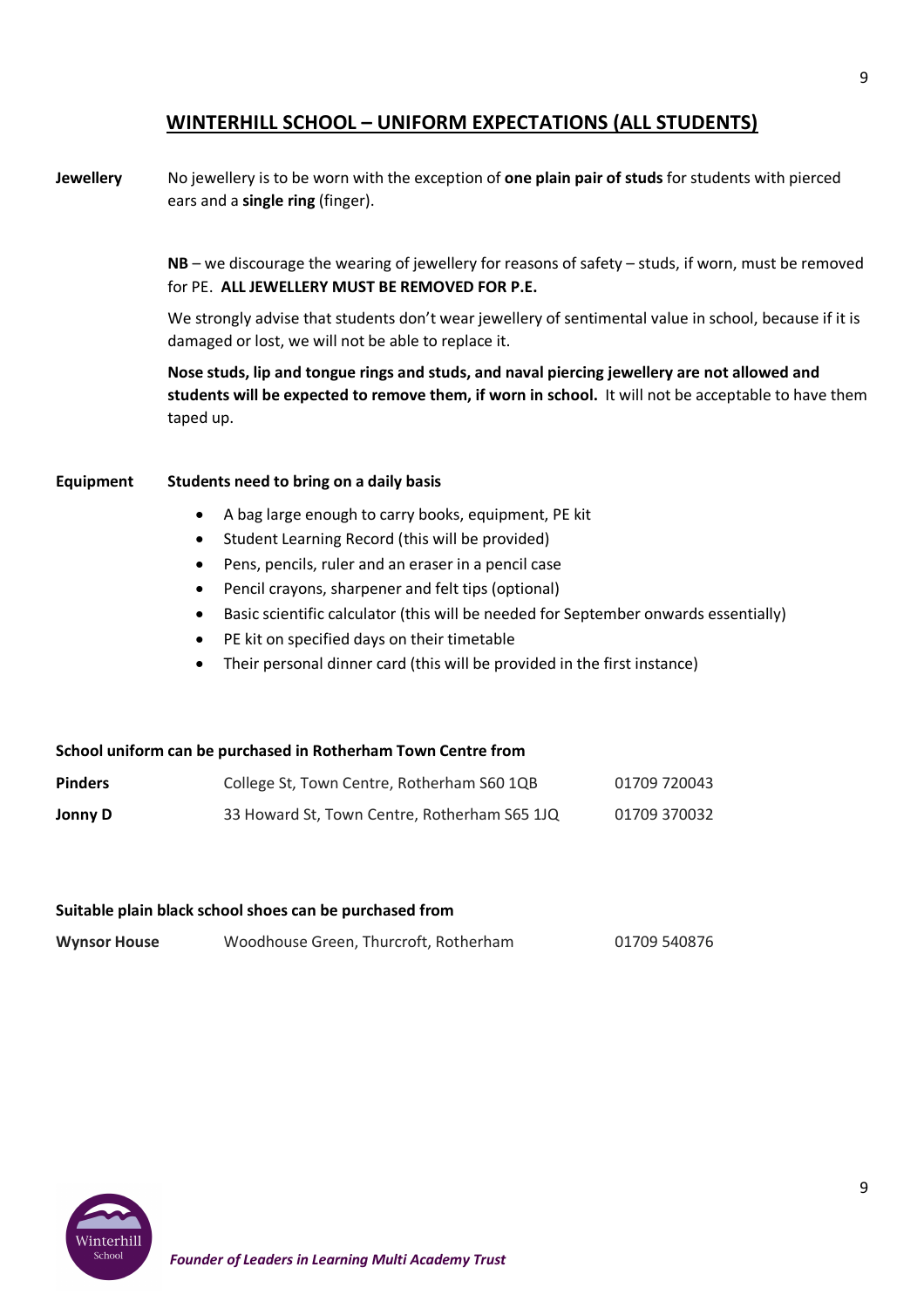# **WINTERHILL SCHOOL – SCHOOL TIMETABLE**

During Y7 and Y8, our students study the full range of subjects. Within this timetable, they will be studying subjects from across the National Curriculum. Some of these will be as tutor groups, some in mixed ability and some in ability groupings. They will have PE at least once in the week, but they do not need to bring their PE kit on the first day in school. If they have PE on their first day, the PE department will arrange an alternative activity that they will not need to change into PE kit for.

Generally in Year 7, they will study as mixed ability groups for:

| <b>Registration/Period 1</b>                             |                                                                                                                           |
|----------------------------------------------------------|---------------------------------------------------------------------------------------------------------------------------|
| Science                                                  |                                                                                                                           |
| <b>MFL</b>                                               | All Year 7 students will study either Spanish or French                                                                   |
| <b>ICT/Computer Science</b>                              |                                                                                                                           |
| History                                                  |                                                                                                                           |
| <b>Religious Studies</b>                                 |                                                                                                                           |
| Geography                                                |                                                                                                                           |
| Technology                                               |                                                                                                                           |
| They will study in mixed ability, mixed tutor groups for |                                                                                                                           |
| Music                                                    |                                                                                                                           |
| Drama                                                    |                                                                                                                           |
| Art                                                      |                                                                                                                           |
|                                                          | They will initially study in mixed ability groups, but during Y7 these will be reorganised into broad ability groups, for |
| English & Maths                                          |                                                                                                                           |

PE

These groupings may change during the year, if we feel that it would benefit your son/daughter academically to do so. As they progress through school, students may be grouped according to ability in more of their subjects.

#### **Knowledge Organisers**

To enable Parents to follow what their sons/daughters doing we produce a 'Knowledge Organiser' for each half term that contains ways that you can support your son/daughter in their individual lessons, and some guidance on homework that they will need to complete. Individual pieces of homework will be set alongside their 'Knowledge Organiser', and there will be an expectation for these to be completed on a weekly/fortnightly basis. The 'Knowledge Organiser' enables you to support them through their Key Stage 3 studies. These booklets will also be posted on our website for students and parents to access so that they can be reprinted from there if the students misplace their first copy.

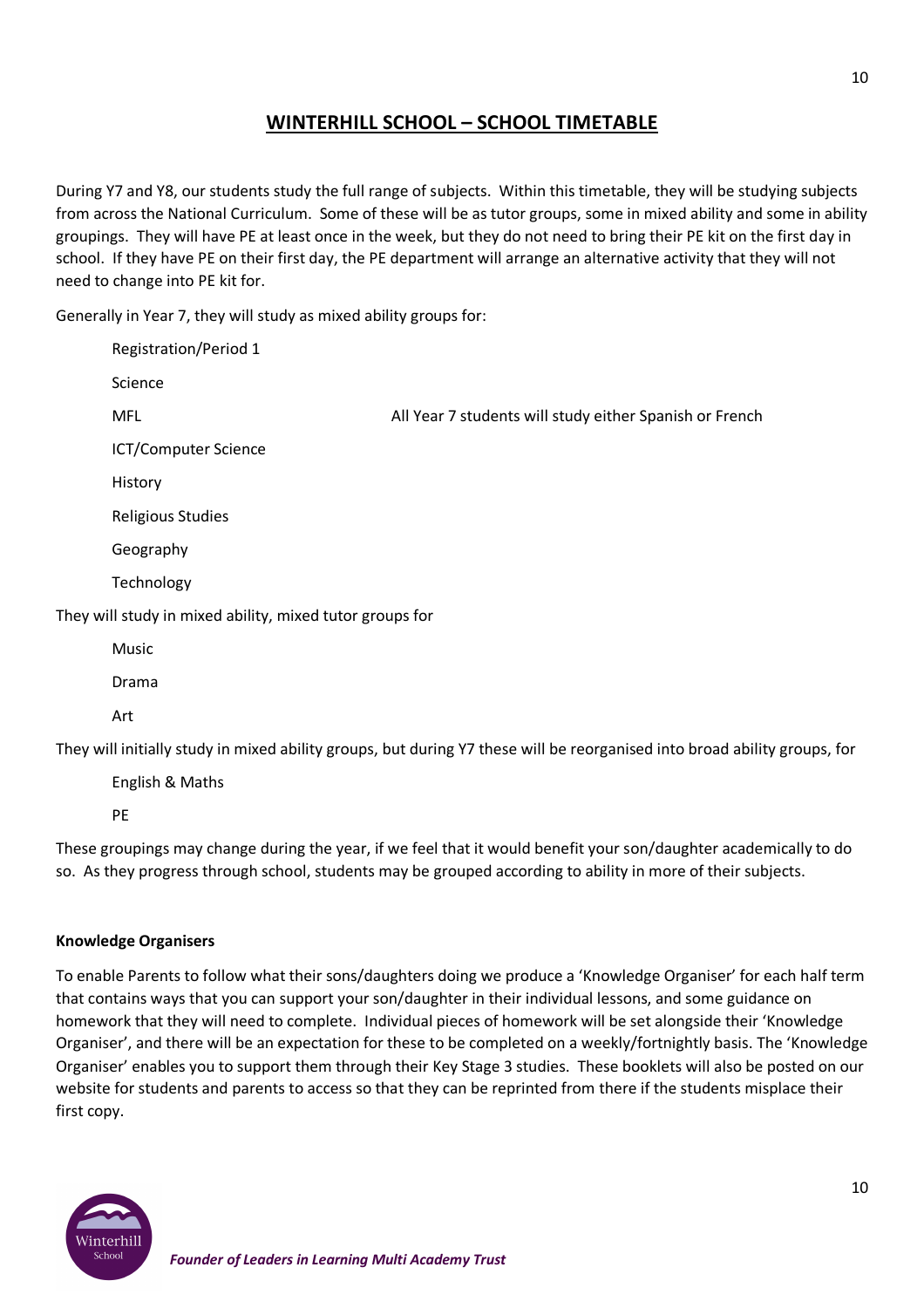# **WINTERHILL SCHOOL – ENRICHMENT/HOME LEARNING**

## **Homework**

Homework will be set on a regular basis by all teachers, and will be outlined on a number of electronic packages including **'SHOW MY HOMEWORK'**, **'GOOGLE CLASSROOM'** and **'HEGARTYMATHS'**. We can provide log on details for yourself, so you can monitor what homework/extended learning tasks your child is expected to be doing at home. These platforms provide information for you, and them, to enable them to complete their work successfully.

## **Online access**

We have moved to including an online learning platform **'GOOGLE Chrome'** to our array of ways that students can access learning resources. Staff are able to set work on here, that students can then complete within the system. This only requires students to be able to log in to Google Chrome and the work can be completed within there.

If students haven't got WiFi access at home, there are opportunities during the school day, and after school, for students to access their homework from these platforms, in our Library.

#### **Enrichment Activities**

In most cases, these will run from 3.00pm until 4.00pm after the main school day. We actively encourage students to become involved in these activities, and hope that you too will support them in these ventures. These activities are, in the main, free of charge. Students would be informed if there is likely to be any cost to joining a club, or whether the club is likely to run beyond 4.00pm. Each term, the range of Enrichment Activities available are published on the school website. If your son/daughter is representing the school in competitions or matches, it is likely that this will run past 4.00pm, and the students will be transported to and from external events by the school. A voluntary minimal donation towards the cost of transport may be asked for on these occasions.

#### **Outside Agencies/Activity Providers**

Outside agencies do, at times, run a range of other activities at Winterhill. These are often chargeable but 'Pupil Premium' funding can sometimes be applied for by qualifying parents, for these activities.

#### **Student Voice**

We actively encourage students to express their opinions about all aspects of school life. We do this through registration SEAL activities and discussion, Year Councils, Safer Schools Committee, Year Voice to name but a few. We want to ensure that Winterhill is a community that they feel they belong to and can be proud of, so please encourage your sons/daughters to express their ideas.

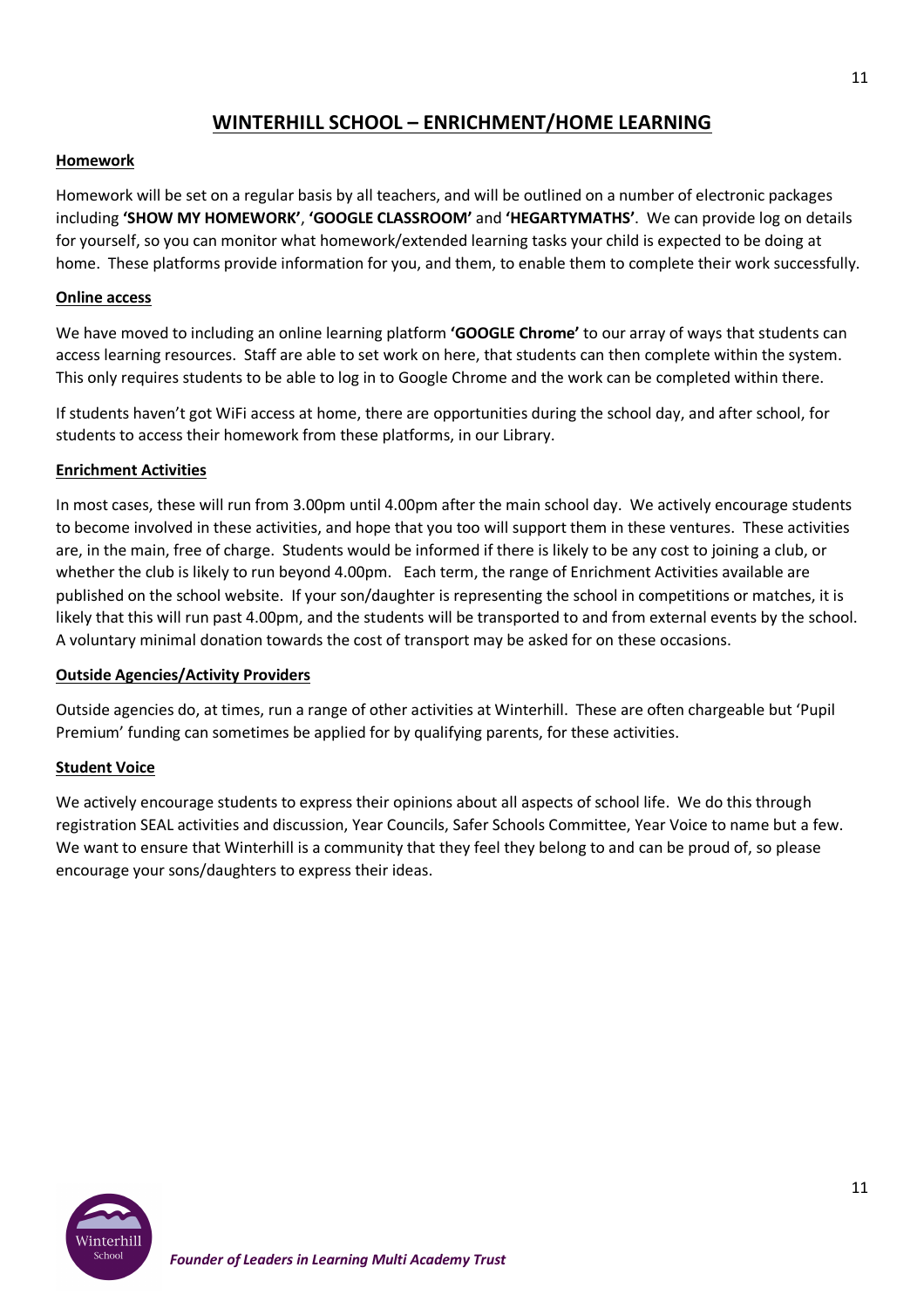# **WINTERHILL SCHOOL – PARENT VOICE/ENGAGEMENT**

At various points during their education at Winterhill, we will organise Parent Voice/Information Evenings for you to attend. Please support us in supporting your child, and if you have ideas that could help our community to grow, please do not hesitate to pass those opinions on to us. During Year 7, there will be a number of these opportunities for you to come into school, including a Parent Forum event in Oct/Nov 2020, a Group Tutor Parents' evening in Nov 2020 and a full Y7 Parents' Evening in May/June 2021 amongst others.

We promise that we will continue to support you as parents in providing you with information to keep your child safe and progressing. Please look at our website as it provides many helpful tips for supporting your child from home, both academically and personally, and provides information regarding cyber safety and major school events.

You can tell us how we are doing as a school by completing a survey online through OFSTED Parent View. You can do this for all the schools that your children have attended by registering on the website: https://parentview.ofsted.gov.uk/login?destination=give-your-views .

We value the opinions we gather through this survey, and you are able to complete this as parents once per academic year for each school your child/children attend. If you would like to talk to us directly, please do not hesitate to contact us at school through all the main methods email on admin@winterhill.org.uk, or by phoning (01709) 740232. If you need to talk to a specific member of staff, this may not be possible when you ring in, as they may be teaching or engaged in meetings, but we will try to get ack to you at the first opportunity available.

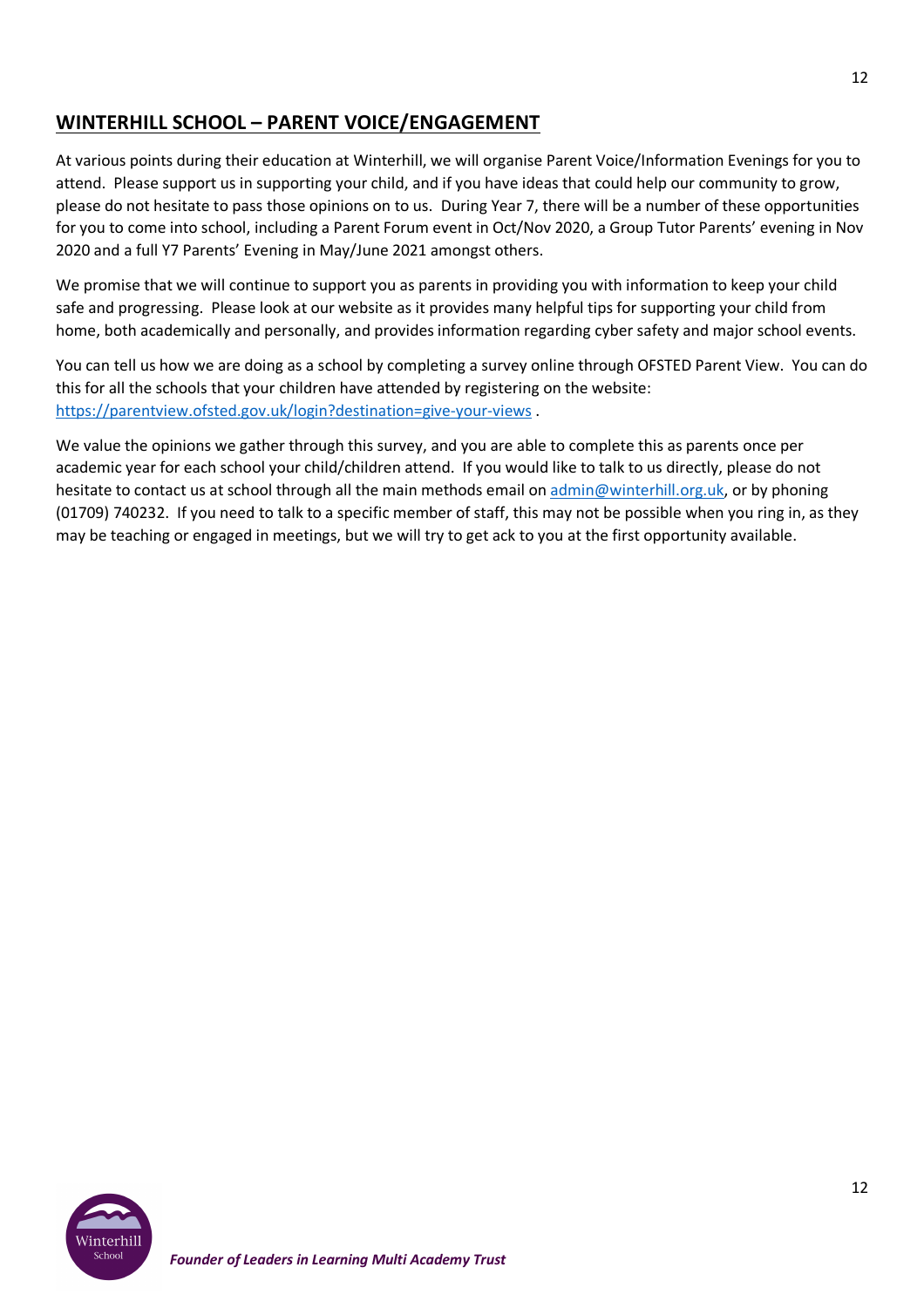## **WINTERHILL SCHOOL – WEBSITE**

Our website has recently undergone a substantial upgrade. We would like it to be a tool that parents and students can use to enable their learning experience at Winterhill to be enhanced. Please check the website regularly as it continues to develop and as updates on school events are released.

The following sections may be useful to you as parents:

#### **School section**

This is a general section pertaining to the school in general, including these sections among others

- **Admission Policy**
- **School Policies**
- **School Publications** copies of the last few editions are stored here, so you are able to see a snapshot of the activities that our students are involved in.
- **Statutory Policies and links**
- **School Holiday Dates**

#### **Curriculum section**

This section has information about the Curriculum we offer our students, including modifications for students who may struggle in mainstream

- **Access Curriculum**
- **Curriculum Overview** Y7/8 this is where you can find the current Parent Engagement booklets to support your son/daughter
- **Options Curriculum**
- **SMSC**
- **Subject pages** overviews of the different subjects available in school

#### **Parent section**

This contains lots of information relevant to you, as parents. It includes, amongst other items

- **Calendar**
- **E-safety**
- **Parent letters/news**
- **SEND**
- **Safeguarding -** information in various languages as to how we safeguard your children, in addition to a specific **E safety Section** with advice about keeping children safe online
- **School Holidays**
- **Year 6 Transition** information directly linked to transition will be published in here. There is an e mail link for you, or your sons/daughters, to use to ask any questions about their forthcoming transition.

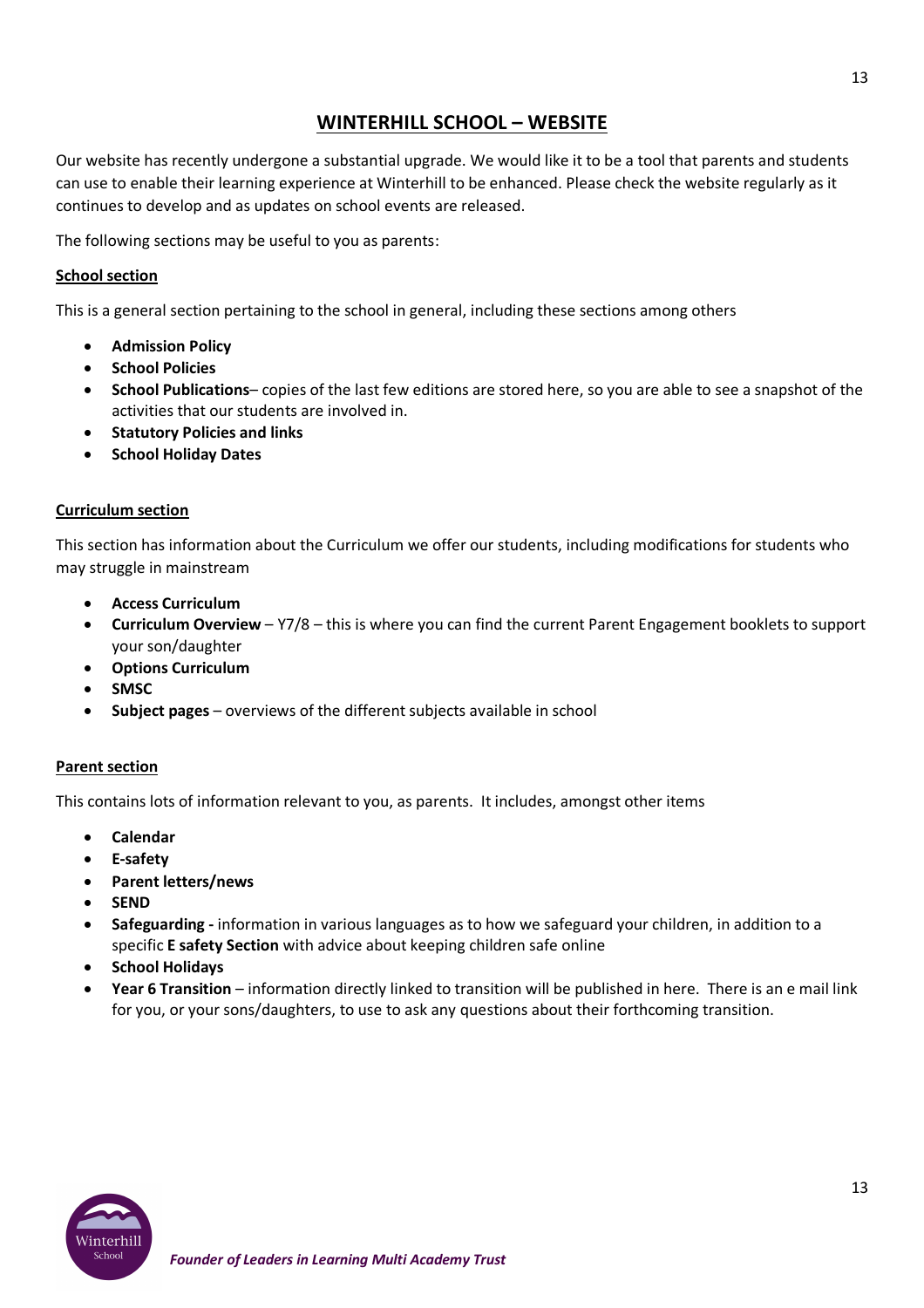## **Student section**

This contains various pieces of information related directly to the students including:

- **Remote Learning**
- **Careers Advice**
- **Extra-curricular/Enrichment** list of activities that are being provided on a daily basis for students to attend from 3.00pm – 4.00pm in most cases.
- **Enterprise opportunities**
- **Google Classroom/Google Drive**
- **Student Voice**
- **Safeguarding, SEND and Student Support** this contains links to the sections of support available to students in school including inclusion, safeguarding, external website links etc
- **Show My Homework**
- **Useful Student Links**

Please visit our website regularly, as it is constantly being updated to make it more useful to the whole of our School Community, and there is much more information on there for you to access than the above summaries.